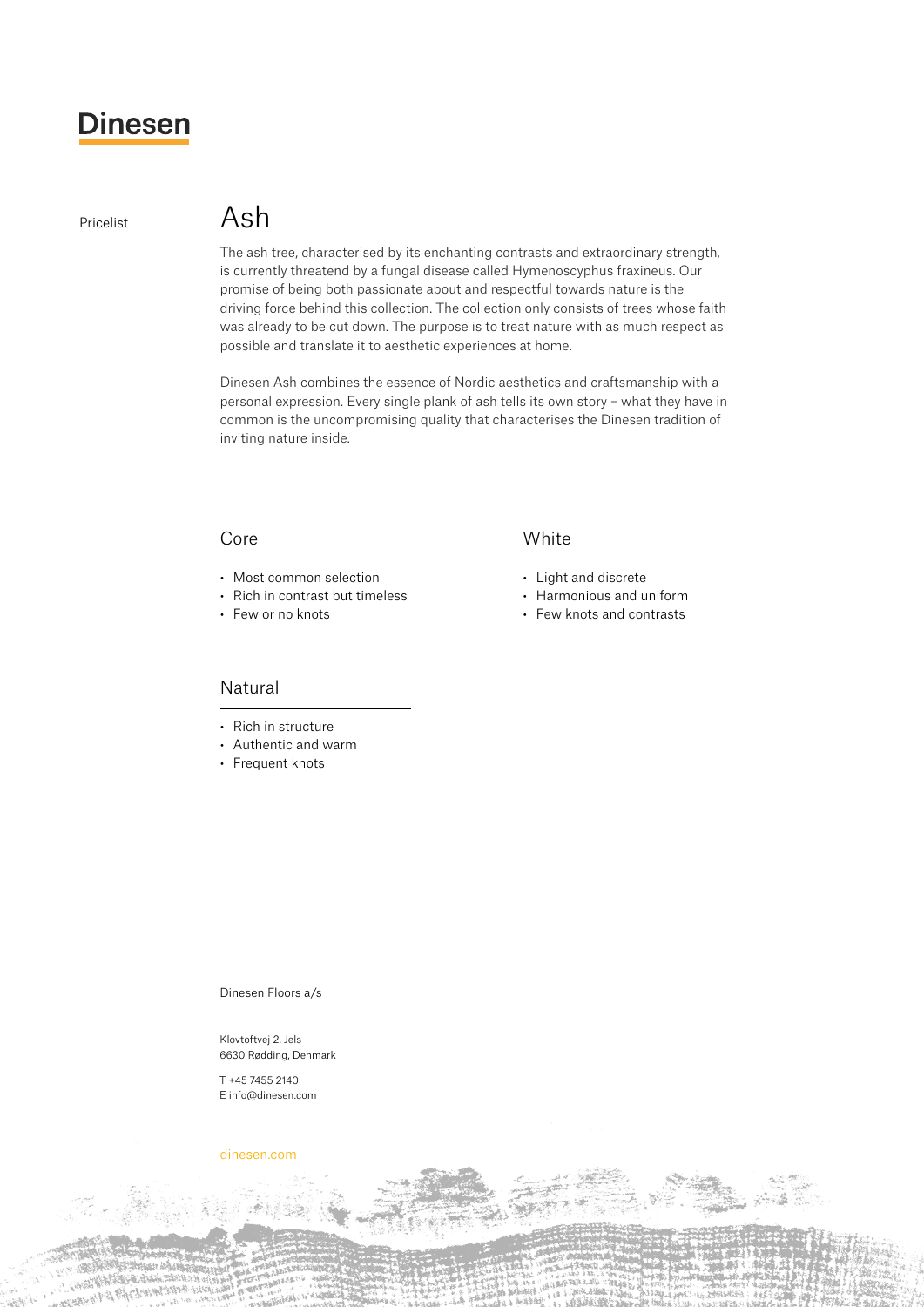# Ash

Planks in random lengths are delivered in available lengths. This makes for a fluid transition from one room to the next and a coherent expression that is perfect for many projects. Each plank is made as long as possible, which makes it possible to use a very high proportion of the raw wood.

# Random lengths



| Random lengths | Thickness              | Width | Length                                                                           | Core<br>Price per m <sup>2</sup> | White<br>Price per m <sup>2</sup> | Natural<br>Price per m <sup>2</sup> |
|----------------|------------------------|-------|----------------------------------------------------------------------------------|----------------------------------|-----------------------------------|-------------------------------------|
|                | 22 mm (0.9")           |       | 125 mm $(5")$ 1 - 3 m $(3'3" - 9'10")$<br>$2 - 5$ m (6' 7" - 16' 5")             | 65 EUR<br>81 EUR                 | <b>81 EUR</b><br><b>101 EUR</b>   |                                     |
|                |                        |       | 150 mm $(5.9")$ 1 – 3 m $(3'3" - 9'10")$<br>$2 - 5$ m (6' 7" – 16' 5")           | 76 EUR<br>94 EUR                 | 94 EUR<br><b>118 EUR</b>          |                                     |
|                |                        |       | 200 mm $(7.9")$ 1 – 3 m $(3'3" - 9'10")$<br>$2 - 5$ m (6' 7'' – 16' 5")          | 86 EUR<br>108 EUR                | <b>108 EUR</b><br><b>135 EUR</b>  |                                     |
|                |                        |       | 250 mm $(9.8n)$ 1 – 3 m $(3'3'' - 9'10'')$<br>$2 - 5$ m (6' 7" - 16' 5")         | 97 EUR<br>121 EUR                | <b>121 EUR</b><br><b>151 EUR</b>  | 68 EUR<br><b>85 EUR</b>             |
|                |                        |       | 300 mm $(11.8^{\circ})$ 1 – 3 m $(3'3'' - 9'10'')$<br>$2 - 5$ m (6' 7" - 16' 5") | 108 EUR<br><b>134 EUR</b>        | <b>135 EUR</b>                    | <b>76 EUR</b><br><b>94 EUR</b>      |
|                | $30 \text{ mm}$ (1.2") |       | 300 mm $(11.8")$ $1 - 3$ m $(3'3" - 9'10")$<br>$2 - 5$ m (6' 7" - 16' 5")        | 129 EUR<br>161 EUR               |                                   | <b>91 EUR</b><br><b>113 EUR</b>     |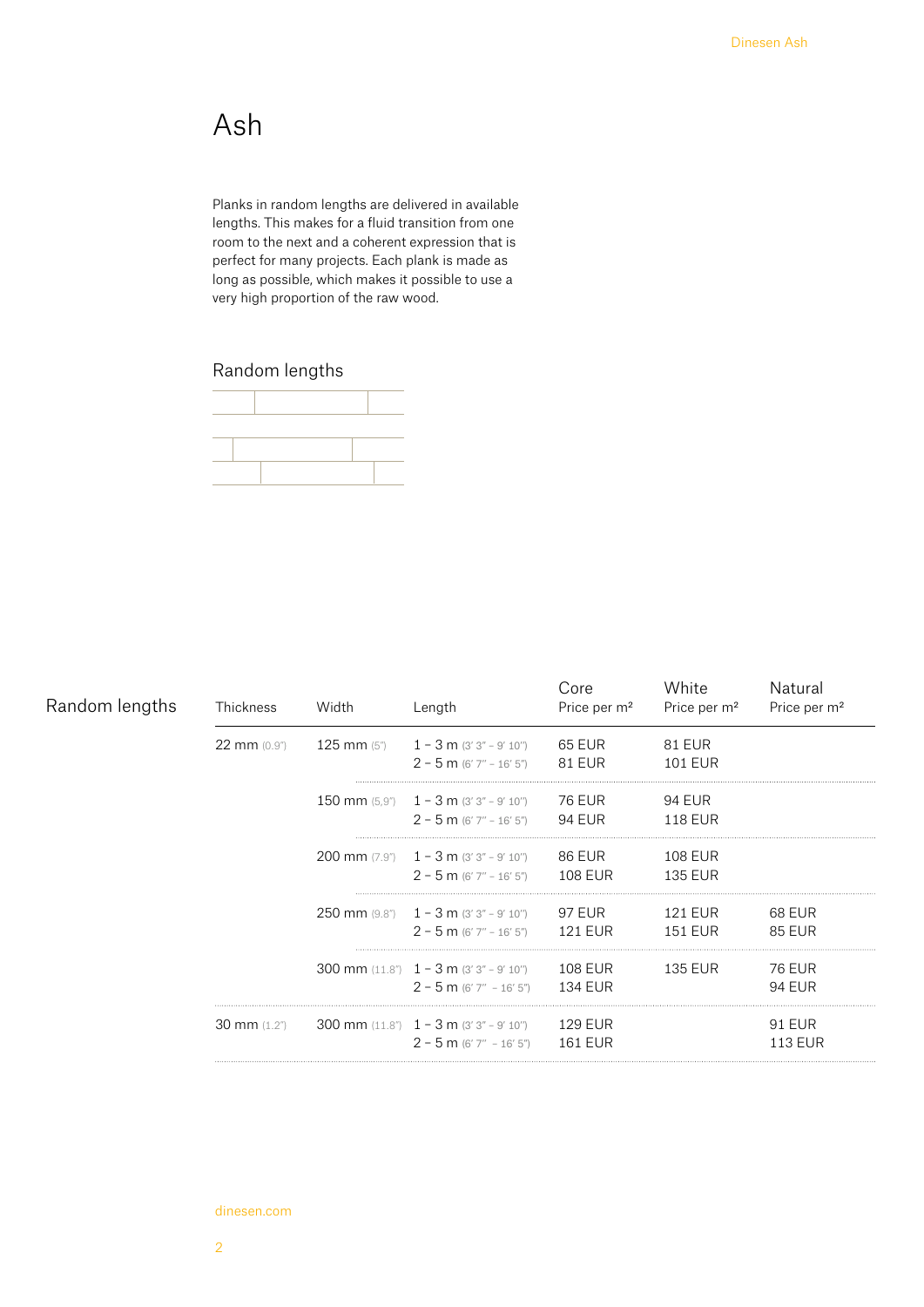# Ash GrandPattern

GrandPattern is an option where large planks are laid in familiar historical patterns. A modern solution with respect for history, which takes on a contemporary and exclusive appearance due to the proportions.

# Herringbone

Solid planks laid in a herringbone pattern is a timeless solution. Choosing large dimensions in the individual planks takes the classic pattern to new heights with an impressive expression and an elegant look.



#### Bond

The planks are laid in a bond, giving you the option of putting your own personal touch on the expression in your choice of dimensions. A traditional solution that creates a smooth transition and a beautiful interplay between the solid planks.



| GrandPattern | Thickness | Width                                 | Length                       | ore:<br>Price per m <sup>2</sup> | Mhite<br>Price per m <sup>2</sup> |
|--------------|-----------|---------------------------------------|------------------------------|----------------------------------|-----------------------------------|
|              |           | 22 mm (0.9") 75 mm (3") 60 cm (23.6") |                              | 54 EUR                           | 68 EUR                            |
|              |           | 100 mm (4") 60 cm (23.6")             |                              | 59 EUR                           | 74 EUR                            |
|              |           | 125 mm (5") 75 cm (29.5")             |                              | 64 EUR                           | 81 EUR                            |
|              |           | 150 mm (5.9") 75 cm (29.5")           |                              | 76 EUR                           | 95 EUR                            |
|              |           | 200 mm (7.9") 80 cm (31.5")           |                              | 86 EUR                           | <b>108 EUR</b>                    |
|              |           |                                       | 250 mm (9.8") 100 cm (39.4") | 97 EUR                           | 122 FUR                           |

# Mosaic

The mosaic pattern is a classic solution which achieves a new and elegant expression with solid planks in larger dimensions than what is traditionally used. The pattern can be individually customised and attracts attention with its extraordinary dimensions.